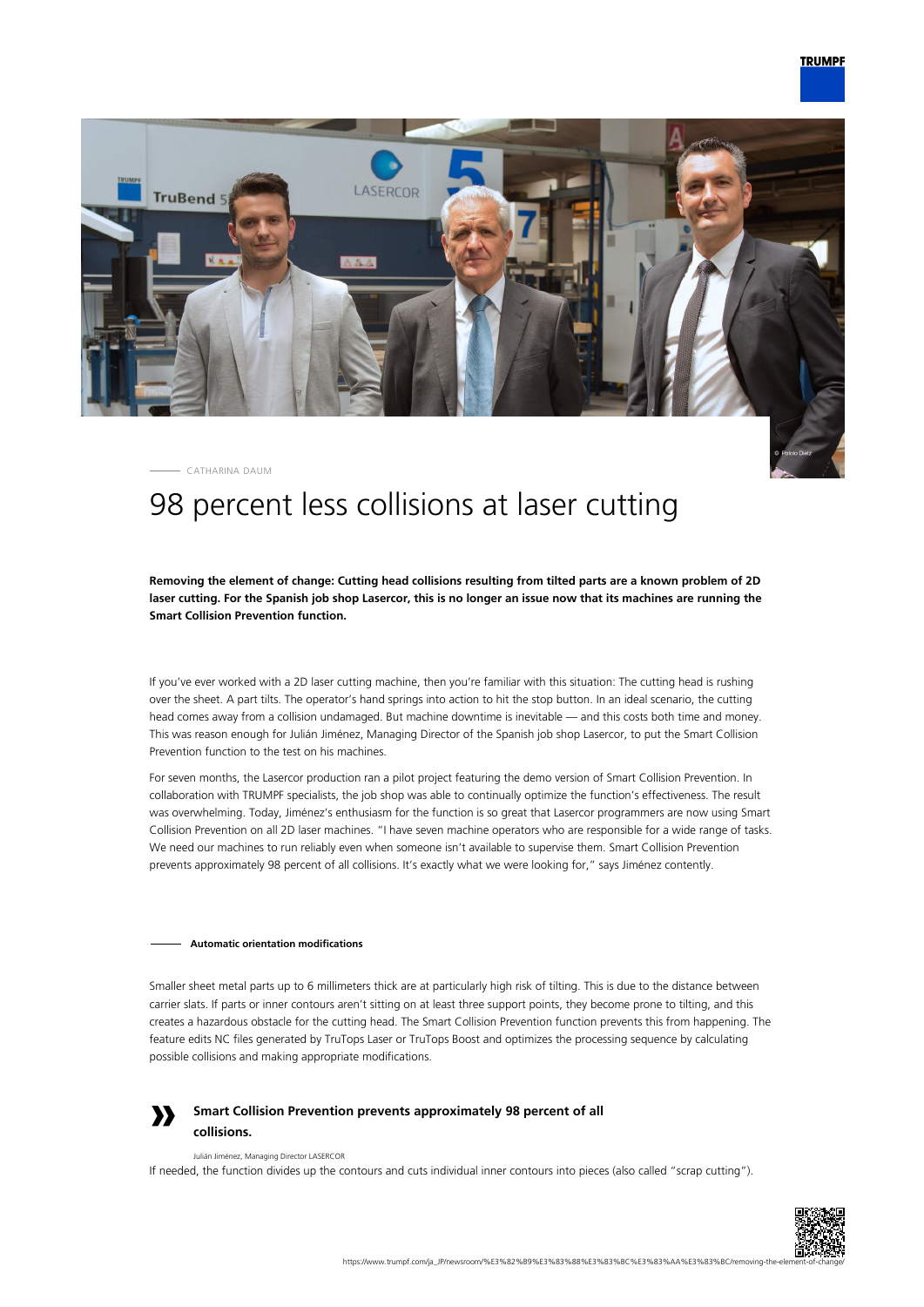

Microjoints are used on the approach positions only when absolutely necessary to provide a secure hold on outer and inner contours. The cutting head moves around parts that are already tilted. Smart Collision Prevention calculates the most timeefficient routes for the cutting head and automatically shuts off the cutting gas supply when the head is in transit. This allows parts to be nested more tightly, even those that are at risk of tilting. "The function not only increases the productivity and reliability of our machines — it also improves material efficiency. It's also much easier now for my staff to remove parts from the scrap skeleton since we have to apply microjoints to a lot fewer parts," explains Jiménez.

#### **Reliability vs. speed**

Currently, Lasercor primarily processes mild and stainless steel in thicknesses from two to 12 millimeters. Smart Collision Prevention has become standard for Lasercor programmers. "The function provides the highest degree of reliability. There's no reason not to use it. And for sheets that are under five millimeters thick, we couldn't do without it. The probability of a collision is just too great, and the risk of the cutting head getting damaged is at its highest," explains Jiménez.

Jiménez sees the Smart Collision Prevention function's 20 percent slower runtimes as a fair trade. "When there's a collision, we have to open up the machine, remove the tilted part and realign the cutting head — it takes much more time to do all that than to use Smart Collision Prevention."

#### **A stroke of luck**

Reliability is also paramount to Jiménez when it comes to Lasercor's growth and development — nothing is left to chance. The company's inception in the year 2000, however, was something of a coincidence. At the time, Jiménez' father—formerly in the hotel and restaurant business—was in the market for new opportunities. The search led him to manufacture. The specific field of business, however, was of almost secondary importance. He sought out information on everything from crystal engraving to cutting plexiglass, finally settling on laser cutting as the most worthwhile investment. The original company of four now has 85 workers under its employ and is thriving.

In addition to 2D laser cutting, Lasercor offers laser tube cutting, bending and engraving services and provides the automobile, energy and electrical industries with customized sheet metal solutions. "Quality, service, reliability and cuttingedge technology form the foundation of our success," explains Jiménez. This is why Lasercor turns to TRUMPF for its machinery. The company's Madrid facility employs the use of five laser machines, five bending machines and a TruLaser Tube 7000 from TRUMPF, partially automated with a LoadMaster.

Jiménez has big plans for his company's production: "We're looking for challenges and are beginning push into unfamiliar territory, such as working with lead and titanium. And we still have room for more services in our portfolio. Next up for us is laser welding."

# This article was first published in summer 2016.

# Who?

Cortes Especiales LASERCOR, S.L., Madrid, Spain. Founded in 2000. 85 employees. [www.Lasercor.com](http://www.Lasercor.com)

# What?

A job shop with a wide range of services from prototypes to series parts.

# How?

TruLaser 5030 fiber, TruLaser 5040 fiber, 3 x TruLaser 5030, TruLaser Tube 7000 and others.